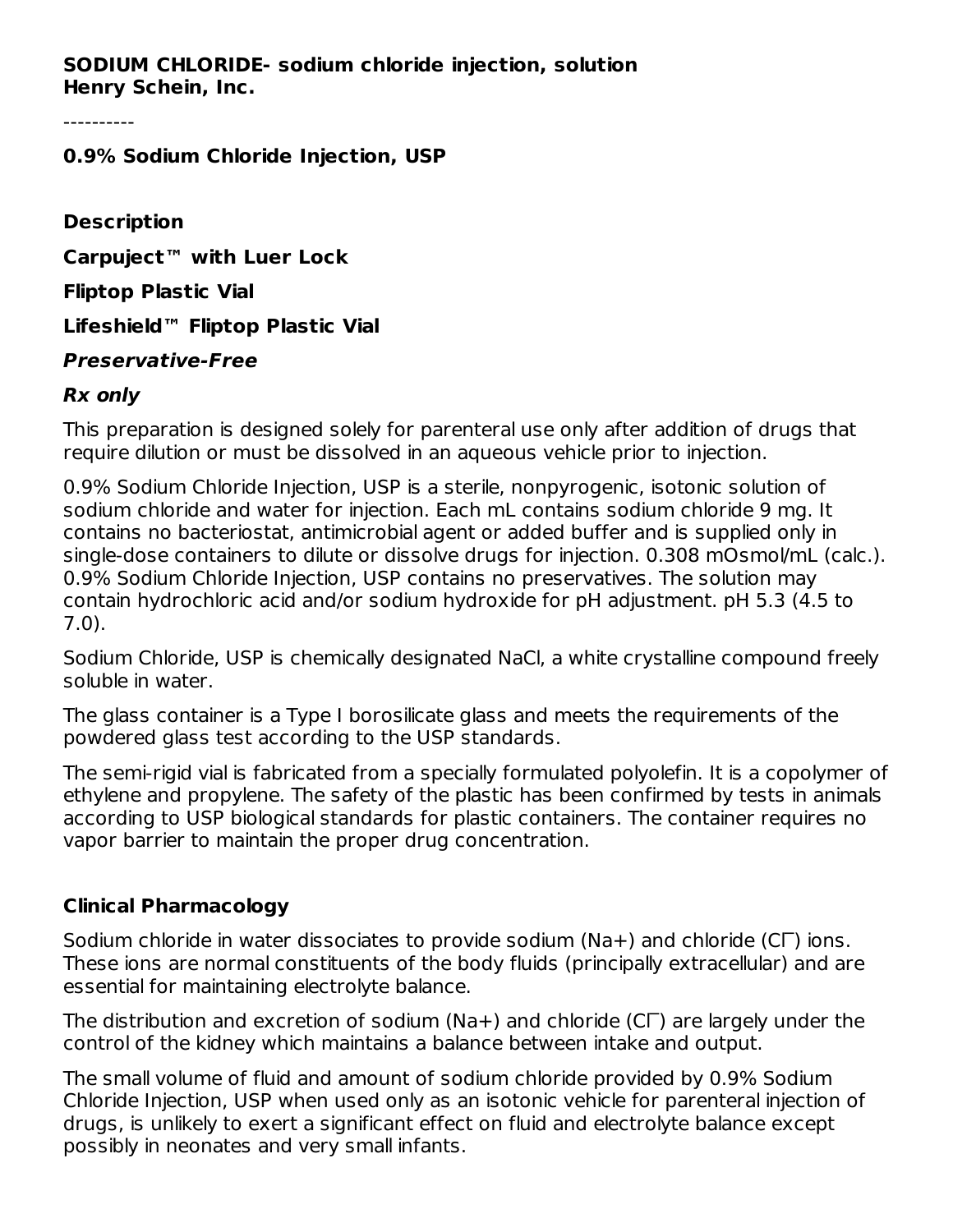Water is an essential constituent of all body tissues and accounts for approximately 70% of total body weight. Average normal adult daily requirement ranges from two to three liters (1.0 to 1.5 liters each for insensible water loss by perspiration and urine production).

Water balance is maintained by various regulatory mechanisms. Water distribution depends primarily on the concentration of electrolytes in the body compartments and sodium (Na+) plays a major role in maintaining physiologic equilibrium.

## **Indications and Usage**

This parenteral preparation is indicated only for diluting or dissolving drugs for intravenous, intramuscular or subcutaneous injection, according to instructions of the manufacturer of the drug to be administered.

## **Precautions**

Consult the manufacturer's instructions for choice of vehicle, appropriate dilution or volume for dissolving the drugs to be injected, including the route and rate of injection.

Inspect reconstituted (diluted or dissolved) drugs for clarity (if soluble) and freedom from unexpected precipitation or discoloration prior to administration.

Pregnancy: Animal reproduction studies have not been conducted with 0.9% Sodium Chloride Injection, USP. It is also not known whether sodium chloride injection containing additives can cause fetal harm when administered to a pregnant woman or can affect reproduction capacity. Sodium chloride injection containing additives should be given to a pregnant woman only if clearly needed.

Pediatric Use: The safety and effectiveness in the pediatric population are based on the similarity of the clinical conditions of the pediatric and adult populations. In neonates or very small infants the volume of fluid may affect fluid and electrolyte balance.

## **Drug Interactions**

Some drugs for injection may be incompatible in a given vehicle, or when combined in the same vehicle or in a vehicle containing benzyl alcohol. Consult with pharmacist, if available.

Use aseptic technique for single or multiple entry and withdrawal from all containers.

When diluting or dissolving drugs, mix thoroughly and use promptly.

Do not store reconstituted solutions of drugs for injection unless otherwise directed by the manufacturer of the solute.

Do not use unless the solution is clear and seal intact. Do not reuse single-dose containers, discard unused portion.

### **Adverse Reactions**

Reactions which may occur because of this solution, added drugs or the technique of reconstitution or administration include febrile response, local tenderness, abscess, tissue necrosis or infection at the site of injection, venous thrombosis or phlebitis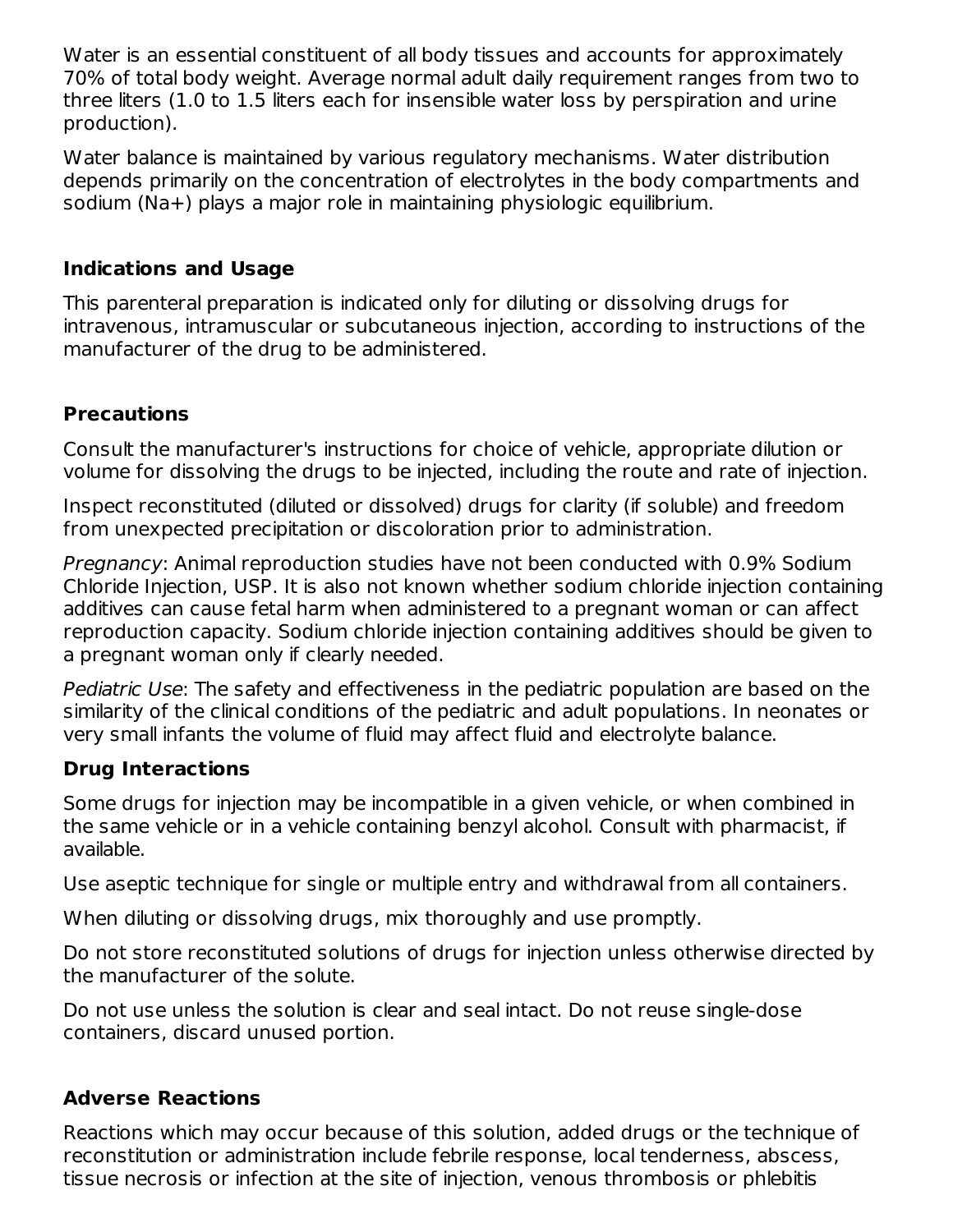tissue necrosis or infection at the site of injection, venous thrombosis or phlebitis extending from the site of injection and extravasation.

If an adverse reaction does occur, discontinue the infusion, evaluate the patient, institute appropriate countermeasures, and if possible, retrieve and save the remainder of the unused vehicle for examination.

# **Overdosage**

Use only as a diluent or solvent. This parenteral preparation is unlikely to pose a threat of carbohydrate, sodium chloride or fluid overload except possibly in neonates or very small infants. In the event these should occur, re-evaluate the patient and institute appropriate corrective measures. See **PRECAUTIONS** and **ADVERSE REACTIONS**.

## **Dosage and Administration**

The volume of the preparation to be used for diluting or dissolving any drug for injection, is dependent on the vehicle concentration, dose and route of administration as recommended by the manufacturer. This parenteral should be inspected visually for particulate matter and discoloration prior to administration, whenever solution and container permit.

## **How Supplied**

0.9% Sodium Chloride Injection, USP is supplied in the following: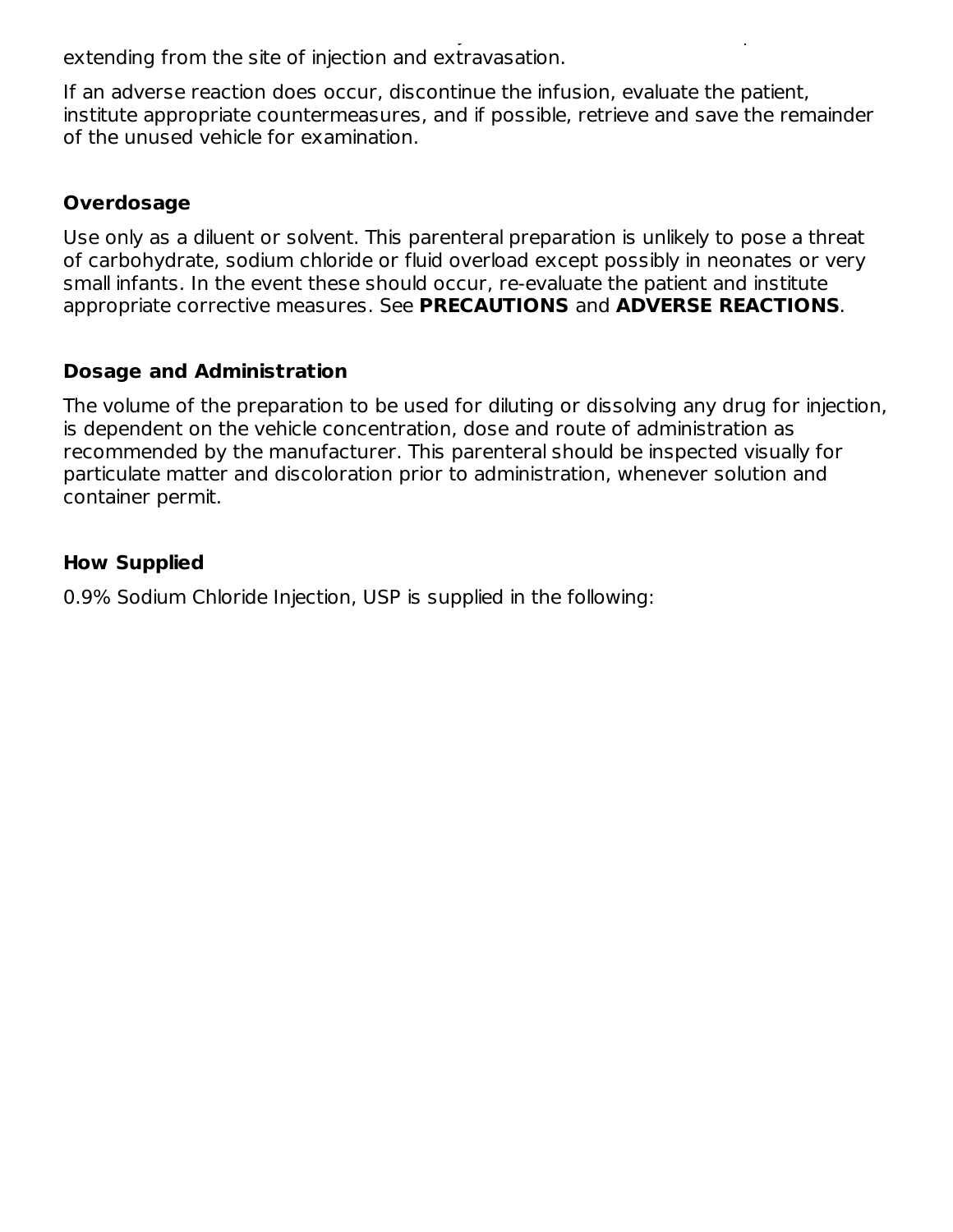| <b>Unit of Sale</b>                                                                                                | <b>Concentration</b> |
|--------------------------------------------------------------------------------------------------------------------|----------------------|
| NDC 0409-1918-32<br>Tub of 50 Carpuject™, Single-dose cartridge with Luer<br>Lock for the Carpuject Syringe System | $0.9\%$ (2 mL)       |
| NDC 0409-1918-33<br>Tub of 25 Carpuject™, Single-dose cartridge with Luer<br>Lock for the Carpuject Syringe System | $0.9\%$ (3 mL)       |
| NDC 0409-1918-35<br>Tub of 25 Carpuject™, Single-dose cartridge with Luer<br>Lock for the Carpuject Syringe System | $0.9\%$ (5 mL)       |
| NDC 0409-4888-10<br>Tray of 25 Single-dose Plastic Fliptop Vials                                                   | $0.9\%$ (10 mL)      |
| NDC 0409-4888-20<br>Tray of 25 Single-dose Plastic Fliptop Vials                                                   | $0.9\%$ (20 mL)      |
| NDC 0409-4888-50<br>Tray of 25 Single-dose Plastic Fliptop Vials                                                   | $0.9\%$ (50 mL)      |
| NDC 0409-4888-12<br>Tray of 25 Single-dose LifeShield® Plastic Fliptop Vials                                       | $0.9\%$ (10 mL)      |

Store at 20 to 25°C (68 to 77°F) [See USP Controlled Room Temperature.]

Instructions for Use of the Syringe Systems

Instructions for using the Carpuject Syringe are available with the reusable Carpuject Holder, List 2049-02.

LIFESHIELD® is the trademark of ICU Medical, Inc. and is used under license.

Distributed by Hospira, Inc., Lake Forest, IL 60045 USA

LAB-1097-2.0

10/2018

### **Sample Package Label**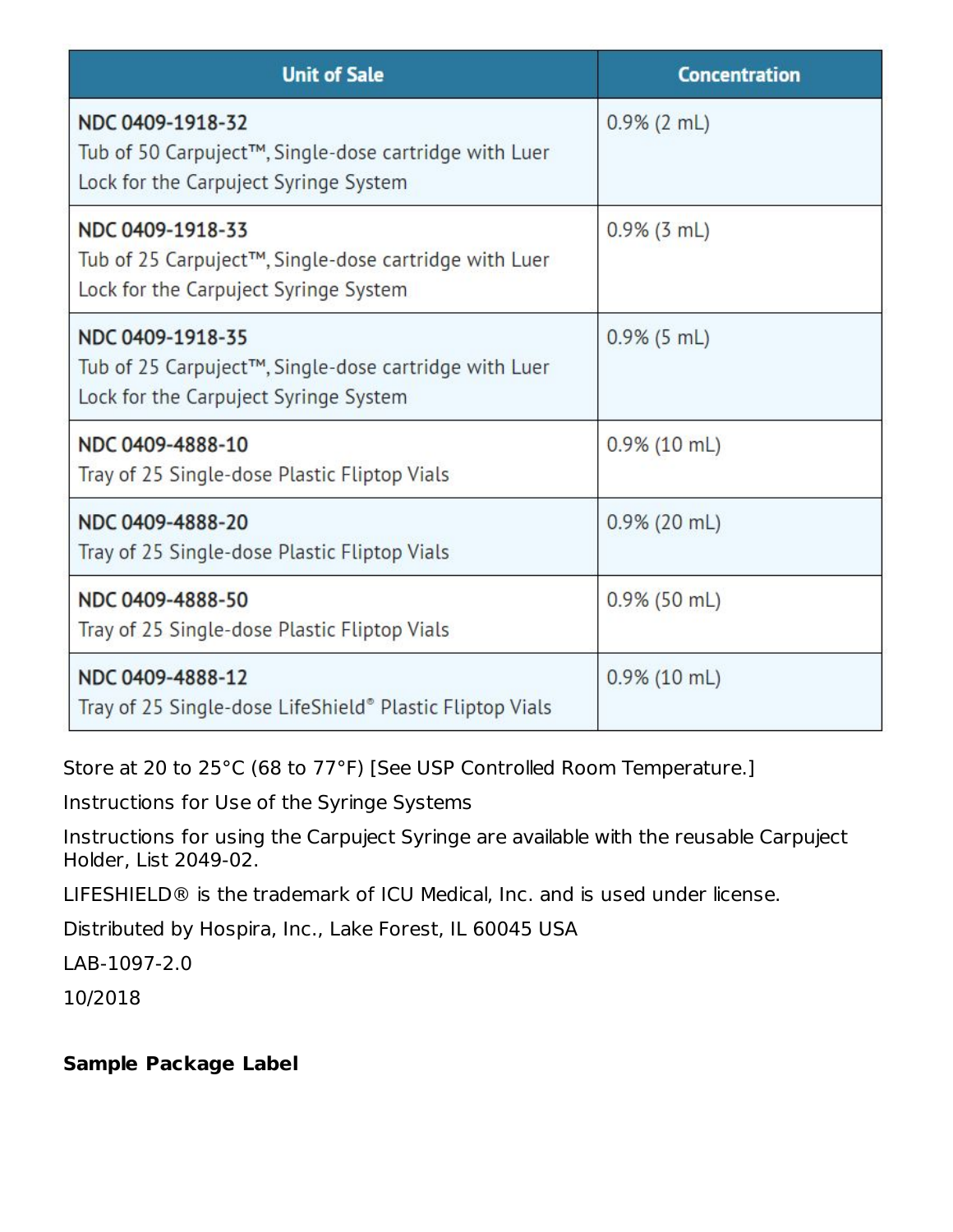| 0.9% SODIUM CHLORIDE                                                                                                                                                                                                                                                                                                             |                                                                                  |                                                                                         |                                                       |          |
|----------------------------------------------------------------------------------------------------------------------------------------------------------------------------------------------------------------------------------------------------------------------------------------------------------------------------------|----------------------------------------------------------------------------------|-----------------------------------------------------------------------------------------|-------------------------------------------------------|----------|
| 0.9 <sub>0</sub><br>$20$ ml                                                                                                                                                                                                                                                                                                      | INJECTION, USP<br><b>Single Dose</b>                                             |                                                                                         |                                                       |          |
| FOR USE AS A STERILE DILUENT.<br>STERILE, NONPYROGENIC.<br>MIX THOROUGHLY AFTER DILUTION.<br>USE ONLY IF CLEAR AND SEAL IS INTACT AND<br>UNDAMAGED.<br>PRESERVATIVE-FREE.<br>USE PROMPTLY, DISCARD UNUSED PORTION.<br>Keep out of children's reach.<br>STORE AT 20 TO 26C (88 to 77F).<br>(SEE USP CONTROLLED ROOM TEMPERATURE.) |                                                                                  |                                                                                         | $\overline{20}$                                       | Y JMC XS |
|                                                                                                                                                                                                                                                                                                                                  | 0404-9954-20                                                                     | <b>MANUFACTURER INFORMATION</b><br>Mfr:Hospira                                          | ORIG MFG LOT: $XX - XXX - XX$<br>$4888 -$<br>NDC:0409 |          |
| ITEM#:2480808<br>LOT#XXXXXXXXX<br>$EXP:$ mm $-$ dd $-$ yy                                                                                                                                                                                                                                                                        | SEE MANUFACTURER'S INSERT<br>FOR COMPLETE PRODUCT AND<br>PRESCRIBING INFORMATION |                                                                                         |                                                       |          |
|                                                                                                                                                                                                                                                                                                                                  | Packaged By<br>Henry Schein, Inc.<br>80 Summit View Lane<br>Bastian, VA 24314    | GTIN:(01)XXXXXXXXXXXXXXX<br>SER:(21)XXXXXXXXXXXXXX<br>LOT:(10)XXXXXX<br>EXP:(17)XXXXXXX |                                                       |          |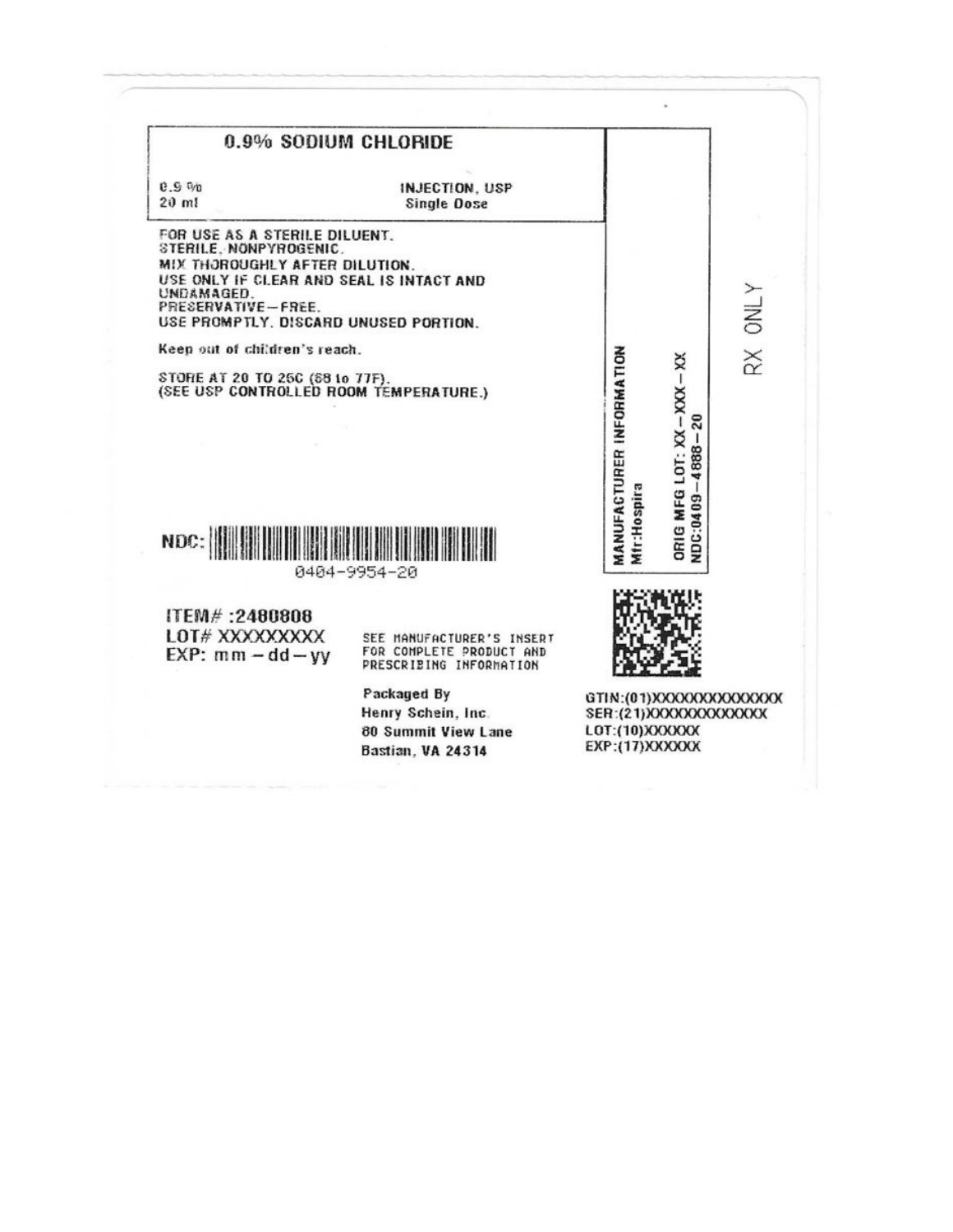| 0.9% SODIUM CHLORIDE                                             |                                                                                                                                                                                                           |                                                                                         |         |
|------------------------------------------------------------------|-----------------------------------------------------------------------------------------------------------------------------------------------------------------------------------------------------------|-----------------------------------------------------------------------------------------|---------|
| 0.9%<br>50 ml                                                    | INJECTION, USP<br><b>Single Dose</b>                                                                                                                                                                      |                                                                                         |         |
| USE ASEPTIC TECHNIQUE<br>Keep out of<br>children's reach.        | FOR USE AS A STERILE DILUENT. PRESERVATIVE FREE.<br>USE PROMPTLY. DISCARD UNUSED PORTION. STERILE,<br>NONPYROGENIC. MIX THOROUGHLY AFTER DILUTION. USE<br>ONLY IF CLEAR AND SEAL IS INTACT AND UNDAMAGED. |                                                                                         | RX ONLY |
| Store at controlled room<br>temperature 68F to 77F.              |                                                                                                                                                                                                           | MANUFACTURER INFORMATION<br>ORIG MFG LOT: XX-XXX-XX<br>NDC:0409-4888-50                 |         |
| NDC:                                                             | 0434-9954-50                                                                                                                                                                                              | Mtr:Hospira                                                                             |         |
| <b>ПЕМ#:2480972</b><br>LOT# XXXXXXXXX<br>$EXP:$ mm $-$ dd $-$ yy | SEE MANUFACTURER'S INSERT<br>FOR COMPLETE PRODUCT AND<br>PRESCRIBING INFORMATION                                                                                                                          |                                                                                         |         |
|                                                                  | Packaged By<br>Henry Schein, Inc.<br>80 Summit View Lane<br><b>Bastian, VA 24314</b>                                                                                                                      | GTIN:(01)XXXXXXXXXXXXXXXX<br>SER:(21)XXXXXXXXXXXXXX<br>LOT:(10)XXXXXX<br>EXP:(17)XXXXXX |         |

×,

# **SODIUM CHLORIDE**

sodium chloride injection, solution

 $\overline{\mathbb{R}}$ 

| <b>Product Information</b>                                                                               |                                                    |                              |                                  |                 |  |
|----------------------------------------------------------------------------------------------------------|----------------------------------------------------|------------------------------|----------------------------------|-----------------|--|
| <b>Product Type</b>                                                                                      | HUMAN PRESCRIPTION DRUG                            | <b>Item Code</b><br>(Source) | NDC:0404-<br>9954(NDC:0409-4888) |                 |  |
| <b>Route of Administration</b>                                                                           | INTRAVENOUS, INTRAMUSCULAR,<br><b>SUBCUTANEOUS</b> |                              |                                  |                 |  |
|                                                                                                          |                                                    |                              |                                  |                 |  |
| <b>Active Ingredient/Active Moiety</b>                                                                   |                                                    |                              |                                  |                 |  |
|                                                                                                          | <b>Ingredient Name</b>                             |                              | <b>Basis of</b><br>Strength      | <b>Strength</b> |  |
| <b>SODIUM CHLORIDE</b> (UNII: 451W47IQ8X) (SODIUM CATION - UNII:LYR4M0NH37,<br>SODIUM<br>9 <sub>mg</sub> |                                                    |                              |                                  |                 |  |
|                                                                                                          |                                                    |                              |                                  |                 |  |